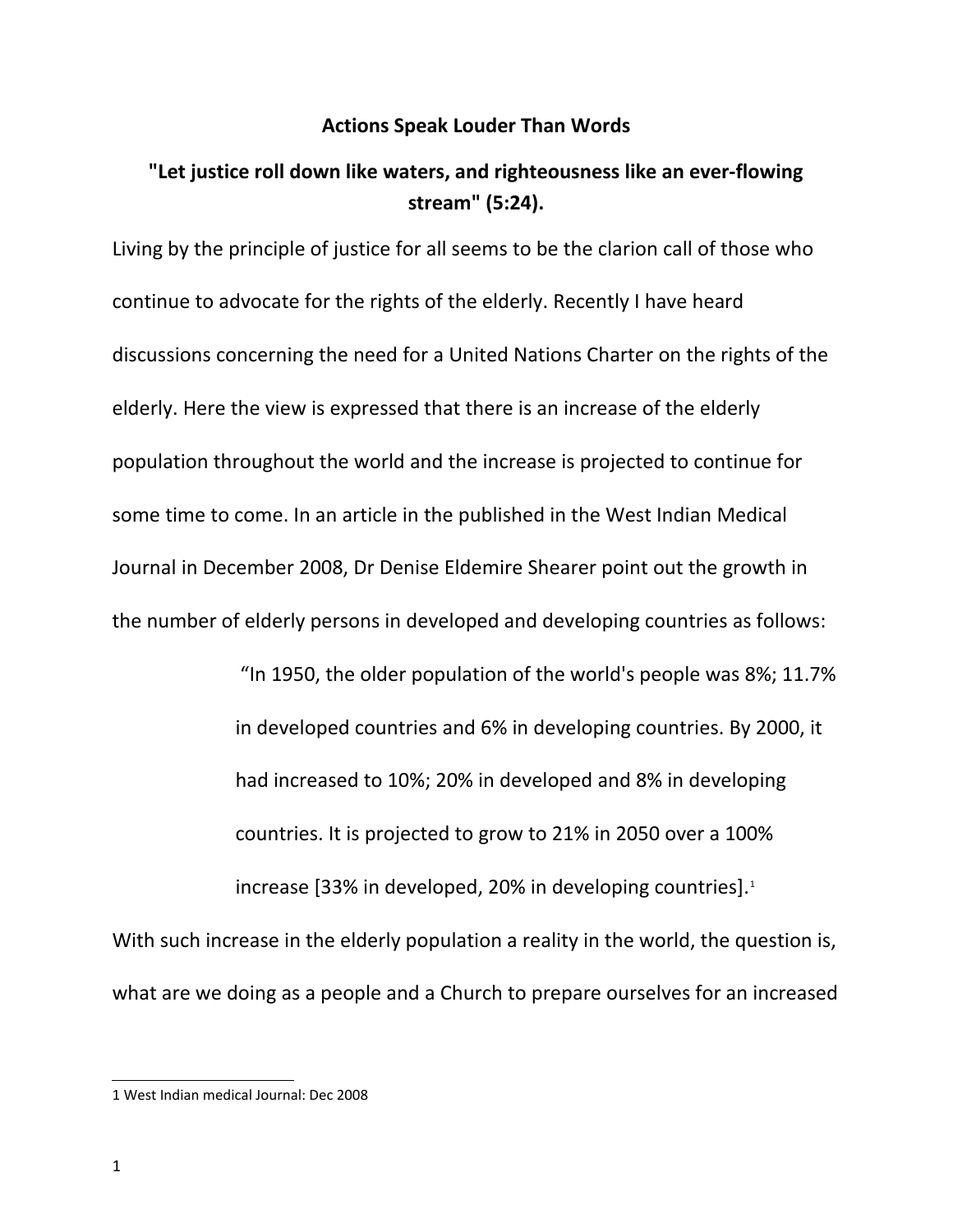number of elderly people? What can we begin to do as a Church to make our congregation friendly and welcoming to the elderly?

Before answering the questions let us explore a perspective suggested by the first reading from the book of Amos which point to one reason we need to keep the essential message in view. In the book of Amos 5:24 the writer says: **"Let justice roll down like waters, and righteousness like an ever-flowing stream."** Justice is the hallmark of a people and a society which accepts God as the source of its existence. For the prophet Amos, life with and in God means accountability by all who swear allegiance to God. In the words of one Biblical commentator: "The prophet shows the cherished traditions of Israel to be not causes for complacency but measures of Israel's accountability to God."<sup>[2](#page-1-0)</sup> Justice is one way God's people show their commitment.

In the icon on the front cover of the bulletin today, sister Gillian invites us to reflect on one way we can serve in the ministry of justice. This ministry is not the one which reports to parliament but the one which reports to the maker of heaven and earth. You will notice in the picture on the front cover of the bulletin,

<span id="page-1-0"></span><sup>2</sup> http://www.workingpreacher.org/preaching.aspx?commentary\_id=179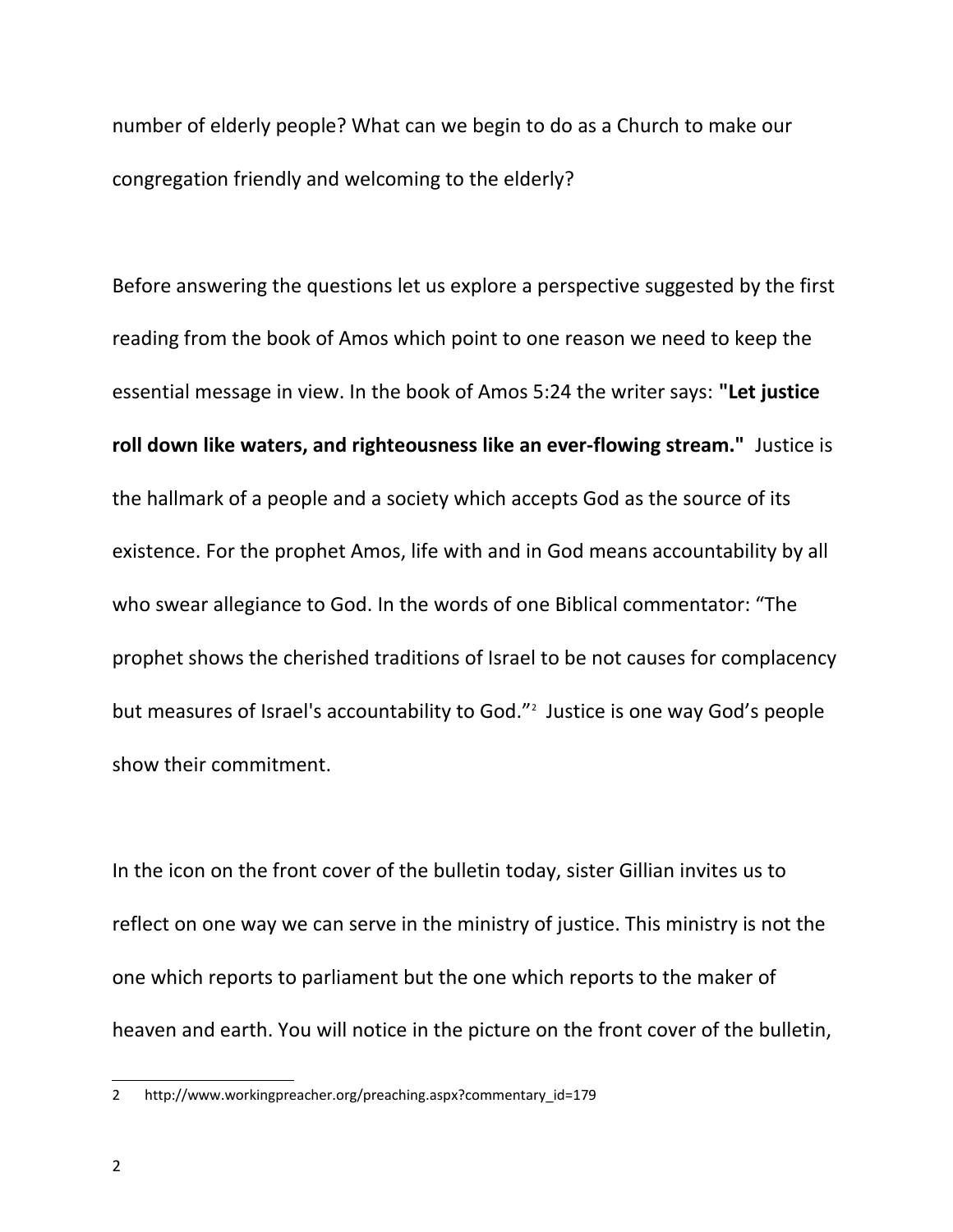it suggests an elderly person doing the ministry of justice to someone in need. This action of justice reminds us of Jesus' words of judgement in Matt 25: " I was hungry and you gave me food…naked and you clothe me." Here the picture suggests we are not to entertain pictures of older persons as having no contribution to society. On the contrary, older persons have a contribution to make to the Church and the society and we would do well to attention and act as the picture suggests.

This brings me to the two questions I raised earlier. **First, what are we doing as a people and a Church to prepare ourselves for an increased number of elderly people?** In addition to Dr Eldemire Shearer, in a recent presentation to a workshop of ATG participants, Dr Carol Archer, of UTCEH, reminded us of similar statistics. Two things we should bear in mind. One is that we are to expect an increased number of elderly people helping to shape society as is demonstrated on the cover of the bulletin. In other words, an increased in the number of elderly people does not automatically mean increased burden for the society. On the contrary, people who are elderly have a storehouse of wisdom which enables them to continue making positive contributions to society's development. Being elderly, therefore, does not mean it's time to be excluded from society. Indeed,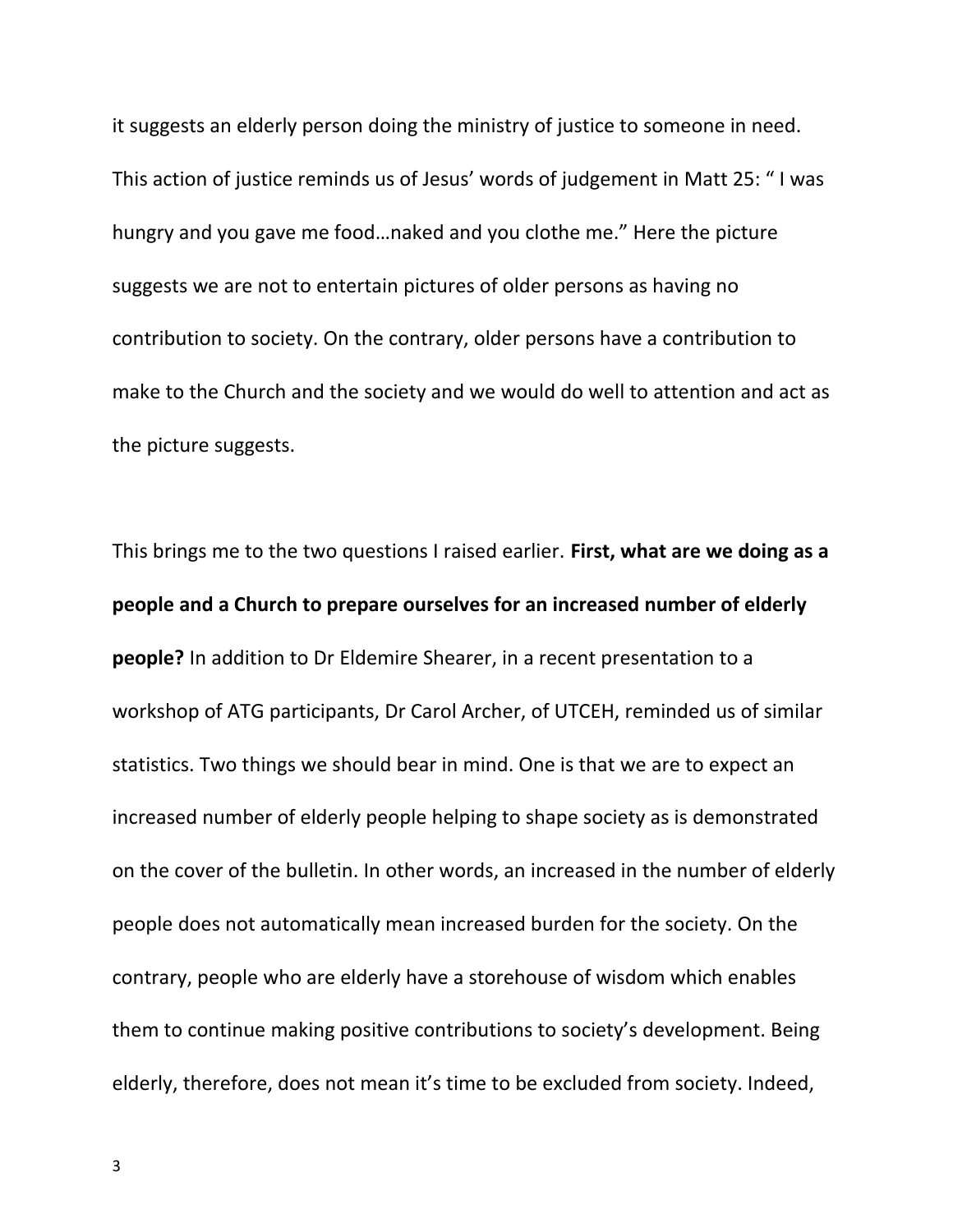justice as God's way of relating with the world demands that we see the elderly as key stakeholders in the development of Jamaican society and in the mission of the Church.

One way to give attention to the matter of the care of the elderly in the Church is the development of a policy position for action. Such a policy will allow members across the Diocese to be aware of, and responsive to the needs of the elderly. Indeed, as I read somewhere earlier, we need to focus on building and maintaining elderly friendly congregation. In this regard, we will focus on ensuring congregations welcome the positive contributions of the elderly and ensure they are not pushed aside if, and when their faculties begin to fail. Whatever their status of health or physical condition, the elderly have a vital place in the Church. To this end, I challenge this congregation, working through the Anglican Togetherness Group (ATG) to move a resolution at the next synod to ensure a policy on the elderly is in place within the next two years.

A second question to ponder is this, **what can we begin to do as a Church to make our congregation friendly and welcoming to the elderly?** One commentator on the text of Amos 5, Carolyn Sharp, Associate Professor of

4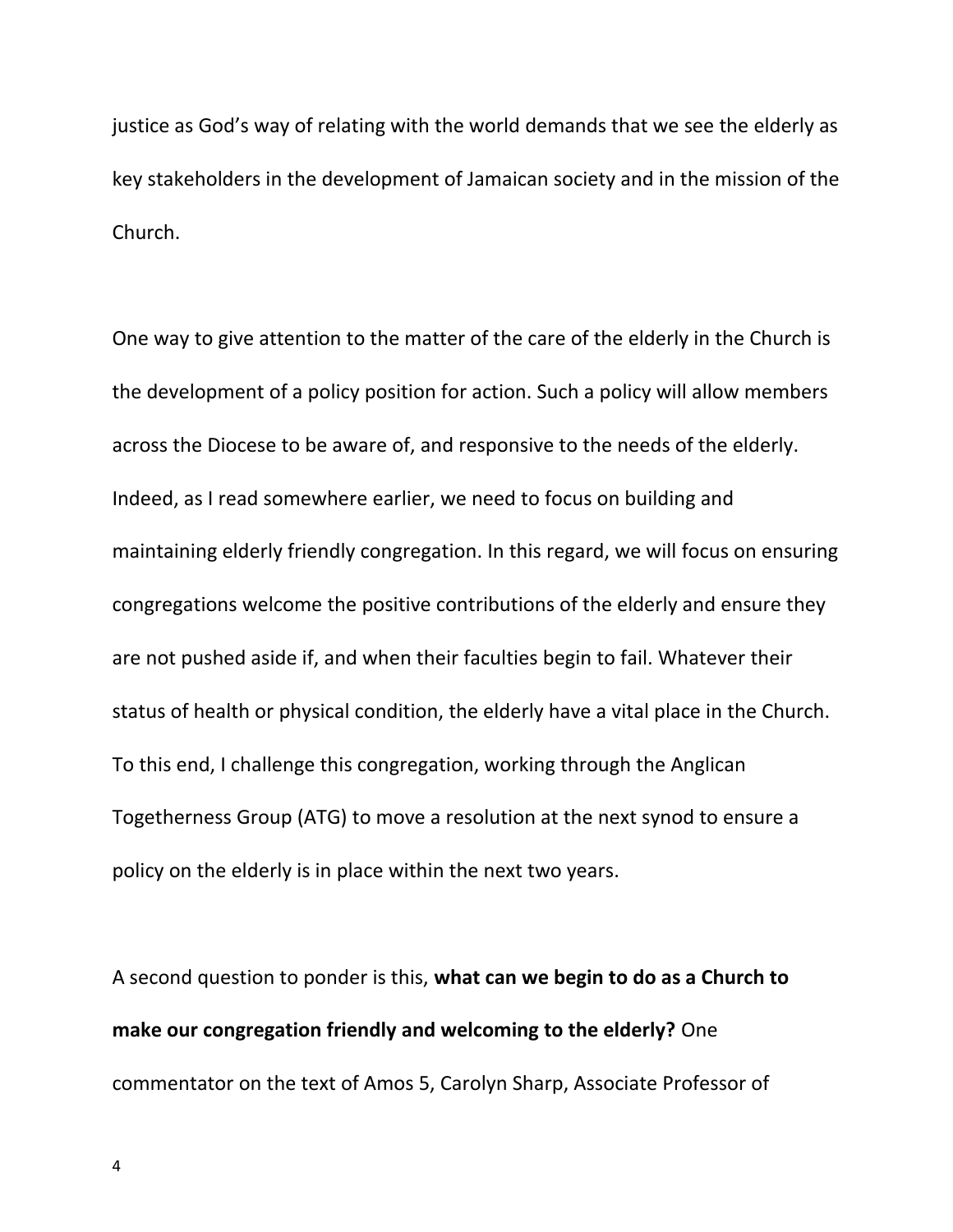Hebrew Studies, at Yale Divinity School, has this to say: God's own justice will roll down like floodwaters, and God's own righteousness like a perpetual torrent! "Ever-flowing stream" is far too gentle an image for the meaning of the Hebrew here. Amos's point is this: because God's people have not shown justice to the poor, God has no choice but to unleash God's own justice and righteousness as punishment." Put in another way, God will take steps to take care of God's people, whether we care for them or not. Nevertheless, God's expects us to care because we have received the capacity to care from God.

God's care, especially for the elderly, can be mediated through us in three ways. The first is patience. The elderly have a mind of their own. They have developed years of experience and wisdom. There are times when such wisdom will need to be interpreted and translated for a new generation. At no time should be view the elderly as a bother; rather we should see them as important aspects of ourselves teaching us ways we are to prepare ourselves to become when we get older. A second way to mediate God's care for the elderly as an act of justice is faith. We who interact with the elderly must learn from the strength of their faith in God and seek to model the confident trust they have in God. Finally, God's care can be mediated through us as love. Let us love the elderly unconditionally. In this

5